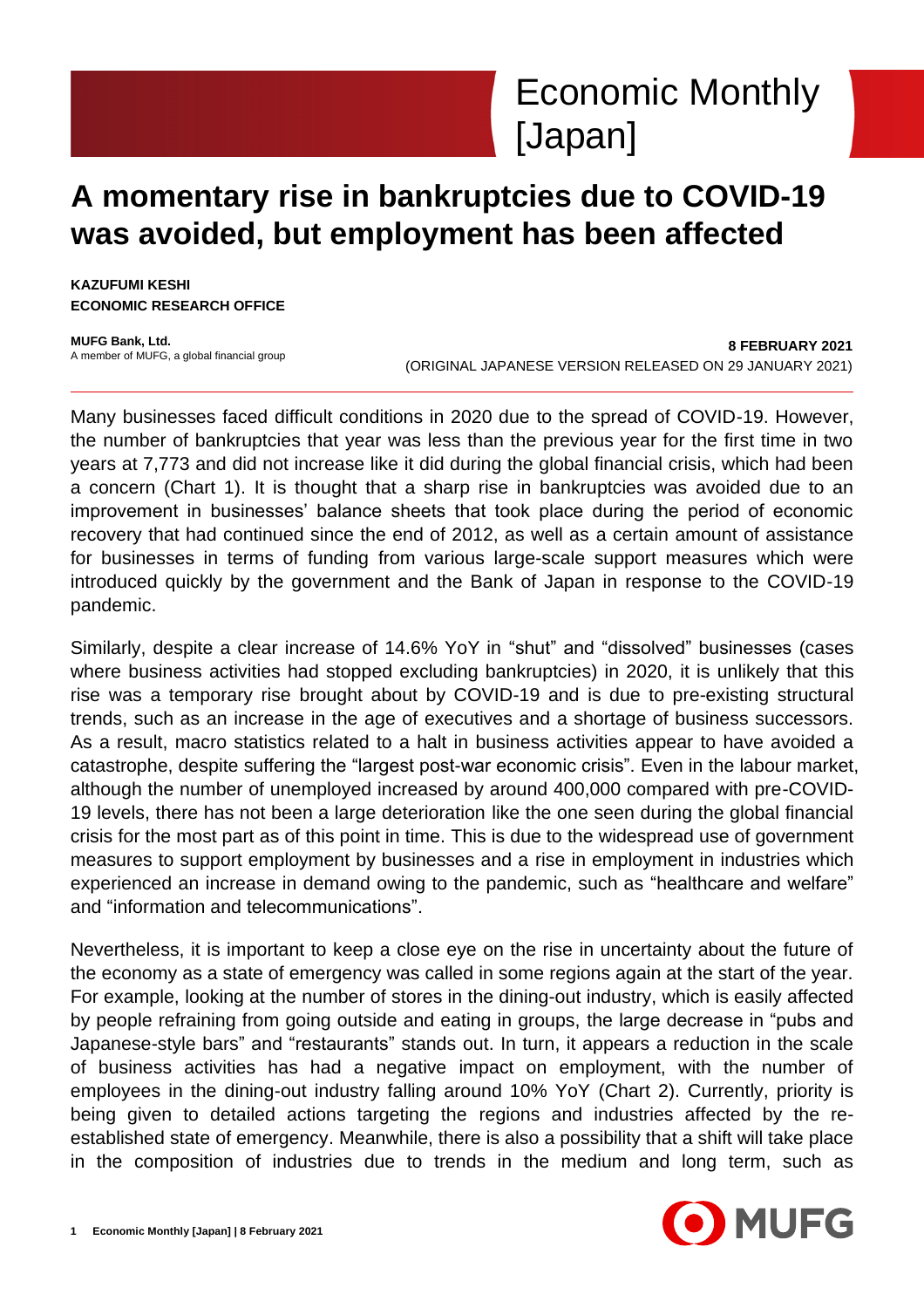digitalisation and green energy. Therefore, it is hoped that a system will be established and disseminated as soon as possible allowing workers to move to new fields more easily.



Source: Tokyo Shoko Research, MUFG Bank Economic Research Office

Chart 2: Number of Establishments and Employees in the Dining Out Industry (YoY, %)



Association, MUFG Bank Economic Research Office

Translated by Elizabeth Foster

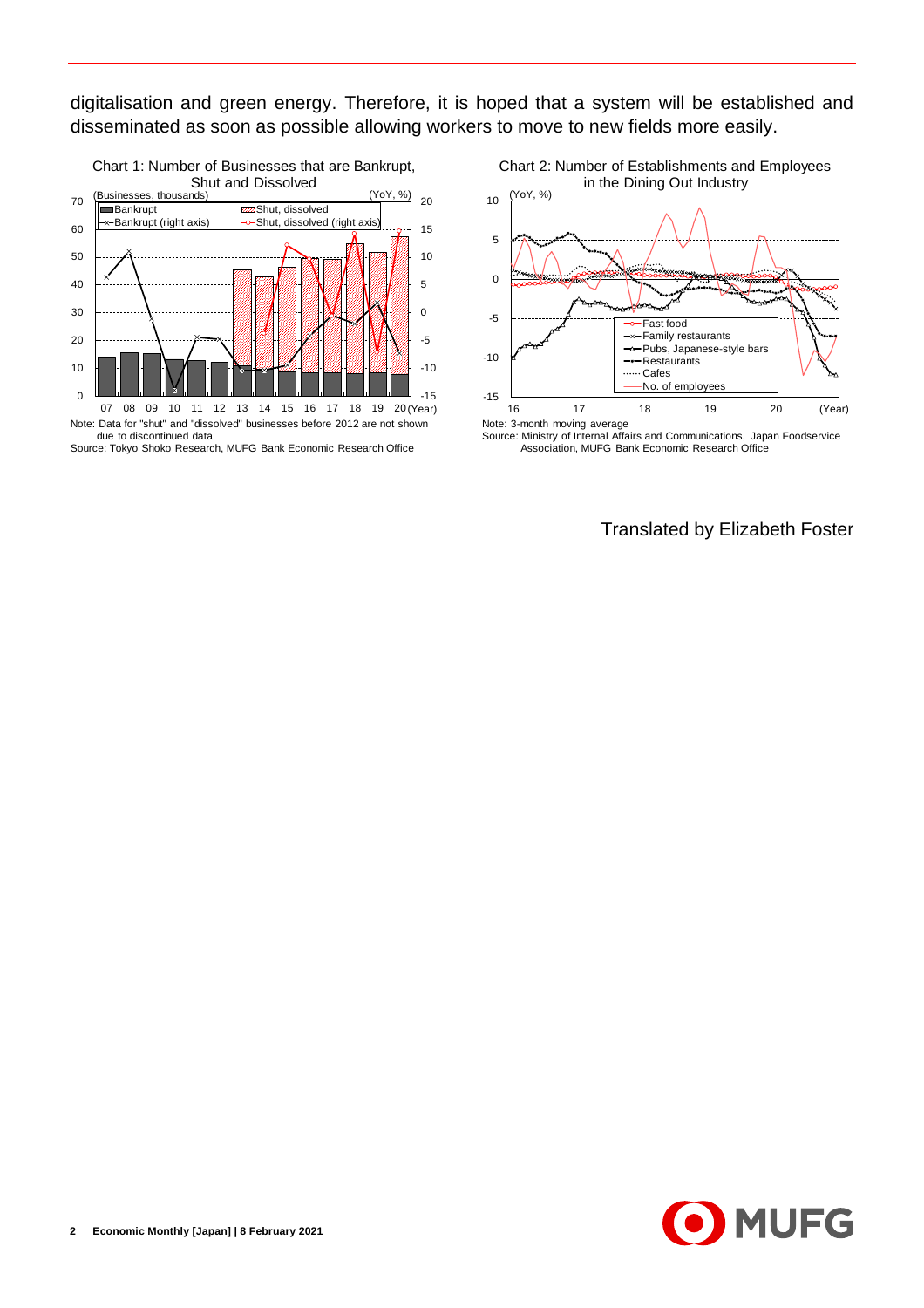## MAIN ECONOMIC AND FINANCIAL INDICATORS (JAPAN)

|                                                                                   | MAIN ECONOMIC AND FINANCIAL INDICATORS (JAPAN) |                        |                    |                      |                     |                     |                    |                    |                     |                  |  |  |
|-----------------------------------------------------------------------------------|------------------------------------------------|------------------------|--------------------|----------------------|---------------------|---------------------|--------------------|--------------------|---------------------|------------------|--|--|
| 1. Main Economic Indicators<br>As of Jan. 29, 2021                                |                                                |                        |                    |                      |                     |                     |                    |                    |                     |                  |  |  |
|                                                                                   | Fiscal                                         | Fiscal<br>2020<br>2020 |                    |                      |                     |                     |                    |                    |                     |                  |  |  |
|                                                                                   | 2018                                           | 2019                   | 1Q                 | 2Q                   | 3Q                  | AUG                 | <b>SEP</b>         | OCT                | <b>NOV</b>          | DEC              |  |  |
| Real GDP Growth Rate <% changes from                                              | 0.3                                            | $-0.3$                 | $-2.1$             | $-29.2$              | 22.9                | $***$               | $***$              | $***$              | $***$               | ***              |  |  |
| previous period at SA annual rate><br><b>Industrial Production Index</b>          | 0.3                                            | $-3.8$                 | $(-2.0)$<br>0.4    | $(-10.3)$<br>$-16.9$ | $(-5.7)$<br>8.7     | 1.0                 | 3.9                | 4.0                | $-0.5$              | $-1.6$           |  |  |
| Production                                                                        |                                                |                        | $(-4.5)$           | $(-19.8)$            | $(-12.8)$           | $(-13.8)$           | $(-9.0)$           | $(-3.0)$           | $(-3.9)$            | $(-3.2)$         |  |  |
| Shipments                                                                         | 0.2                                            | $-3.6$                 | $-0.6$             | $-16.8$              | 9.1                 | 1.5                 | 3.9                | 4.9                | $-1.2$              | $-1.6$           |  |  |
|                                                                                   | 0.2                                            | 2.9                    | $(-5.2)$<br>2.3    | $(-19.9)$<br>$-5.3$  | $(-13.5)$<br>$-3.3$ | $(-14.2)$<br>$-1.3$ | $(-9.8)$<br>$-0.5$ | $(-3.0)$<br>$-1.8$ | $(-4.0)$<br>$-1.5$  | $(-3.4)$<br>1.1  |  |  |
| Inventory                                                                         |                                                |                        | (2.9)              | $(-3.4)$             | $(-5.7)$            | $(-5.9)$            | $(-5.7)$           | $(-8.1)$           | $(-9.0)$            | $(-8.4)$         |  |  |
| Inventory/Shipments Ratio                                                         | 105.0                                          | 112.3                  | 116.5              | 141.7                | 122.2               | 123.2               | 117.8              | 113.9              | 111.4               | 113.6            |  |  |
| $(2015=100)$                                                                      |                                                |                        | [105.9]            | [107.3]              | [109.3]             | [110.7]             | [108.8]            | [113.1]            | [115.0]             | [115.6]          |  |  |
| Index of Tertiary Industries Activity                                             | 1.1                                            | $-0.7$                 | $-1.1$<br>$(-2.8)$ | $-10.1$<br>$(-13.0)$ | 6.2<br>$(-8.6)$     | 0.8<br>$(-8.5)$     | 2.3<br>$(-8.6)$    | 1.6<br>$(-1.4)$    | $-0.7$<br>$(-3.7)$  |                  |  |  |
| Domestic Corporate Goods Price Index                                              | 2.2                                            | 0.1                    | $-0.4$             | $-2.4$               | 0.9                 | 0.1                 | $-0.2$             | $-0.2$             | $-0.1$              | 0.5              |  |  |
|                                                                                   |                                                |                        | (0.5)              | $(-2.3)$             | $(-0.8)$            | $(-0.6)$            | $(-0.8)$           | $(-2.1)$           | $(-2.3)$            | $(-2.0)$         |  |  |
| Consumer Price Index(SA, total, excl.fresh foods)                                 | 0.8                                            | 0.6                    | $-0.2$             | $-0.3$               | $-0.2$              | $-0.3$              | 0.0                | $-0.2$             | $-0.1$              | 0.0              |  |  |
| Index of Capacity Utilization                                                     | 102.5                                          | 98.3                   | (0.6)<br>95.1      | $(-0.1)$<br>75.2     | $(-0.2)$<br>85.6    | $(-0.4)$<br>84.6    | $(-0.3)$<br>90.0   | $(-0.7)$<br>95.4   | $(-0.9)$<br>92.6    | $(-1.0)$         |  |  |
| $(2015=100)$                                                                      |                                                |                        | [101.6]            | [102.1]              | [100.2]             | [99.3]              | [99.5]             | [96.3]             | [95.6]              | [94.9]           |  |  |
| Machinery Orders (Private Demand,                                                 | 2.8                                            | $-0.3$                 | $-0.7$             | $-12.9$              | $-0.1$              | 0.2                 | $-4.4$             | 17.1               | 1.5                 |                  |  |  |
| Excl.Electric Power and Ship building)                                            |                                                |                        | $(-1.0)$           | $(-19.1)$            | $(-14.1)$           | $(-15.2)$           | $(-11.5)$          | (2.8)              | $(-11.3)$           |                  |  |  |
| Manufacturing                                                                     | 3.8                                            | $-8.1$                 | 1.8<br>$(-3.4)$    | $-16.6$<br>$(-19.9)$ | 3.0<br>$(-15.0)$    | $-0.6$<br>$(-13.2)$ | 2.0<br>$(-12.7)$   | 11.4<br>(1.1)      | $-2.4$<br>$(-3.1)$  |                  |  |  |
| Non-manufacturing                                                                 | 2.1                                            | 6.2                    | $-5.1$             | $-9.7$               | $-2.5$              | $-6.9$              | 3.2                | 13.8               | 5.6                 |                  |  |  |
| Excl. Electric Power & Ship building                                              |                                                |                        | (0.6)              | $(-18.4)$            | $(-13.4)$           | $(-16.6)$           | $(-10.7)$          | (4.3)              | $(-17.1)$           |                  |  |  |
| Shipments of Capital Goods                                                        | $-0.2$                                         | $-5.5$                 | $-0.4$             | $-8.4$               | $-4.6$              | $-8.3$              | 2.7                | 13.4               | 3.1                 | $-6.7$           |  |  |
| (Excl.Transport Equipment)<br><b>Construction Orders</b>                          | 6.5                                            | $-5.9$                 | $(-5.7)$           | $(-12.7)$            | $(-19.8)$           | $(-21.4)$           | $(-22.8)$          | $(-1.8)$           | (4.0)               | $(-7.9)$         |  |  |
|                                                                                   |                                                |                        | $(-11.8)$          | $(-11.7)$            | $(-6.8)$            | (28.5)              | $(-10.6)$          | $(-0.1)$           | $(-4.7)$            | $(-1.3)$         |  |  |
| Private                                                                           | 14.5                                           | $-8.7$                 |                    |                      |                     |                     |                    |                    |                     |                  |  |  |
| Public                                                                            |                                                | $-3.2$                 | $(-18.2)$          | $(-20.6)$            | $(-10.2)$           | (45.9)              | $(-17.0)$          | $(-12.4)$          | (2.0)               | $(-11.1)$        |  |  |
|                                                                                   | $-15.0$                                        |                        | (1.5)              | (21.1)               | (24.4)              | (4.5)               | (28.2)             | (64.7)             | (10.2)              | (48.7)           |  |  |
| Public Works Contracts                                                            | 1.1                                            | 6.8                    |                    |                      |                     |                     |                    |                    |                     |                  |  |  |
|                                                                                   |                                                |                        | (7.1)              | (3.4)                | (7.5)               | (13.2)              | (17.1)             | $(-0.4)$           | $(-3.3)$            | $(-8.6)$         |  |  |
| <b>Housing Starts</b><br>10,000 units at Annual Rate, SA                          | 95.3<br>(0.7)                                  | 88.4<br>$(-7.3)$       | 85.0<br>$(-10.0)$  | 80.9<br>$(-12.4)$    | 81.3<br>$(-10.1)$   | 80.7<br>$(-9.1)$    | 80.3<br>$(-9.9)$   | 81.3<br>$(-8.3)$   | 81.9<br>$(-3.7)$    | 78.4<br>$(-9.0)$ |  |  |
| Total floor                                                                       | (1.0)                                          | $(-4.5)$               | $(-10.2)$          | $(-13.8)$            | $(-13.1)$           | $(-14.6)$           | $(-9.2)$           | $(-10.2)$          | $(-4.7)$            | $(-7.9)$         |  |  |
| Sales at Retailers                                                                | 1.6                                            | $-0.4$                 |                    |                      |                     |                     |                    |                    |                     |                  |  |  |
|                                                                                   |                                                |                        | $(-1.3)$           | $(-9.3)$             | $(-4.5)$            | $(-1.9)$            | $(-8.7)$           | (6.4)              | (0.6)               | $(-0.3)$         |  |  |
| Real Consumption Expenditures<br>of Households over 2 persons (SA)                | 0.0                                            | $-0.4$                 | $-2.3$<br>$(-3.5)$ | $-4.5$<br>$(-9.8)$   | 3.6<br>$(-8.3)$     | 1.7<br>$(-6.9)$     | 3.8<br>$(-10.2)$   | 2.1<br>(1.9)       | $-1.8$<br>(1.1)     |                  |  |  |
| Propensity to Consume                                                             | 69.2                                           | 66.9                   | 64.8               | 54.8                 | 62.7                | 64.0                | 67.9               | 66.8               | 67.1                |                  |  |  |
| (SA, %)                                                                           |                                                |                        | [69.9]             | [66.9]               | [71.8]              | [70.4]              | [74.2]             | [65.8]             | [67.6]              | [63.2]           |  |  |
| Overtime Hours Worked<br>(All Industries, 5 employees or more)                    | $-1.7$                                         | $-2.5$                 | $-1.9$<br>$(-4.1)$ | $-21.0$<br>$(-24.4)$ | 12.3<br>$(-14.6)$   | 1.5<br>$(-14.1)$    | 1.5<br>$(-13.4)$   | 2.4<br>$(-11.1)$   | $-0.5$<br>$(-10.2)$ |                  |  |  |
| Total Cash Eamings (Regular Employees                                             | 0.9                                            | 0.0                    |                    |                      |                     |                     |                    |                    |                     |                  |  |  |
| Only; All Industries, 5 employees or more)                                        |                                                |                        | (0.7)              | $(-1.7)$             | $(-1.2)$            | $(-1.3)$            | $(-0.9)$           | $(-0.7)$           | $(-1.8)$            |                  |  |  |
| Employment Index(Regular Employees Only;'All Industries,                          | 1                                              | 96                     | 93                 | 43                   | 35                  | 41                  | 28                 | 35                 | 34                  |                  |  |  |
| 5 employees or more) (Change over the M/Q/Y)<br>Ratio of Job Offers to Applicants | 1.62                                           | 1.55                   | 1.44               | 1.21                 | 1.05                | 1.04                | 1.03               | 1.04               | 1.06                | 1.06             |  |  |
| (SA, Times)                                                                       |                                                |                        | [1.63]             | [1.62]               | [1.59]              | [1.59]              | [1.58]             | [1.58]             | [1.57]              | [1.57]           |  |  |
| Unemployment Rate                                                                 | 2.4                                            | 2.4                    | 2.4                | 2.8                  | 3.0                 | 3.0                 | 3.0                | 3.1                | 2.9                 | 2.9              |  |  |
| (SA, %)<br>Economy Watcher Survey                                                 | 47.8                                           | 38.7                   | 27.8               | 20.7                 | 44.8                | 43.9                | 49.3               | 54.5               | 45.6                | 35.5             |  |  |
| (Judgment of the present condition D.I,%)                                         |                                                |                        | [46.0]             | [44.5]               | [43.8]              | [43.1]              | [46.6]             | [36.9]             | [38.8]              | [39.7]           |  |  |
| Bankruptcies (Number of cases)                                                    | 8,110<br>$(-3.1)$                              | 8,631<br>(6.4)         | 2,164<br>(12.9)    | 1,837<br>$(-11.4)$   | 2,021<br>$(-7.4)$   | 667<br>$(-1.6)$     | 565<br>$(-19.5)$   | 624<br>$(-20.0)$   | 569<br>$(-21.7)$    | 558<br>$(-20.7)$ |  |  |

(Notes)

Unless otherwise indicated, tabulated figures and those in parentheses show % changes from previous quarter/month as applicable.

The figures in ( ) indicate % changes from previous year.

[ ] show the comparable figure of the previous year.